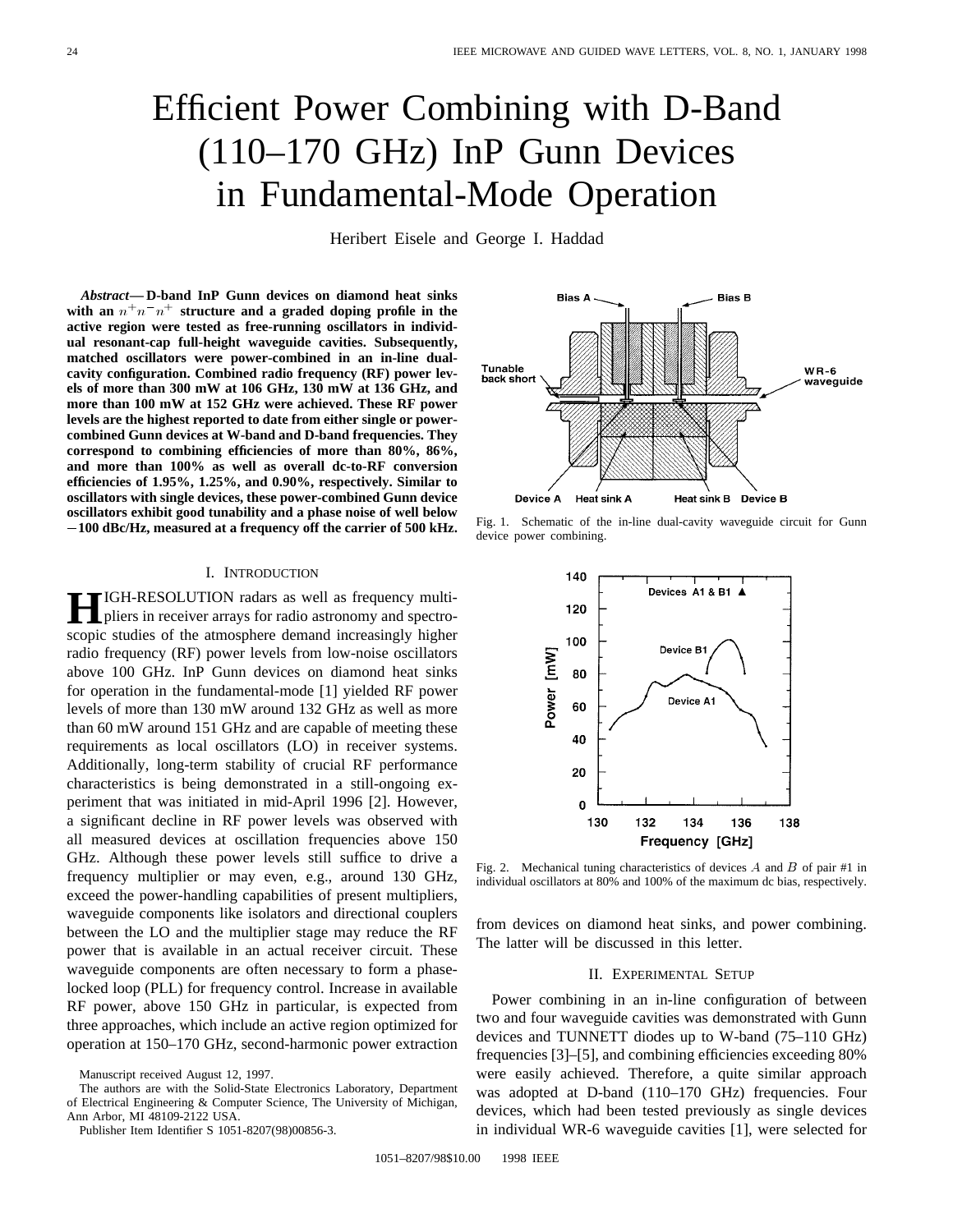

Fig. 3. Spectrum of the oscillator with device pair #1 of Table I. Power level: 130 mW, center frequency: 135.980 GHz, vertical scale: 10 dB/div, horizontal scale: 500 kHz/div, BW: 100 kHz, VBW: 3 kHz.

TABLE I RESULTS OF DUAL-CAVITY POWER COMBINING WITH InP GUNN DEVICES

| Device       | Frequency | Power | Overall           | Power           | Power | Combining!        | Frequency       | Frequency |
|--------------|-----------|-------|-------------------|-----------------|-------|-------------------|-----------------|-----------|
| Pair#        |           | A & B | <b>Efficiency</b> | А               | в     | <b>Efficiency</b> | А               | в         |
|              | [GHz]     | [mW]  | [%]               | [mW]            | [mW]  | [%]               | [GHz]           | [GHz]     |
|              | 135.98    | 130   | 1.25              | see<br>Figure 2 | 101   | 86                | see<br>Figure 2 | 135.50    |
| $\mathbf{2}$ | 151.76    | 105   | 0.90              | 41              | 62    | 102               | 150.93          | 151.03    |
| 3            | 106.17    | 305   | 1.95              | 204             | 166   | see<br>Text       | 102.73          | 103.63    |

optimum RF performance at similar frequencies and grouped in two pairs. Two cavities were then mounted back to back with a tunable back short at one side, and the Gunn devices were biased from two separate dc power supplies as illustrated in Fig. 1. Similar to the measurements of individual devices in their respective cavities, no E-H tuner or other additional tuning elements were part of the test setup. The typical spacing between the devices was determined mainly by the mechanical dimensions of the cavities and varied from about 8.1 mm to 8.4 mm. The direct reading frequency meter in the measurement setup was used to scan for any additional signals in the full waveguide band. The frequency range of at least  $\pm 500$  MHz around the oscillation frequency was checked for spurious signals and signs of bias oscillations with a spectrum analyzer and a harmonic mixer.

## III. RESULTS

The best results from the individual devices as well as the results in the power-combining circuit are given in Table I. The devices of pair #1 were not a close match as the optimum frequencies at maximum dc bias differed by more than 3 GHz. The spacing of the devices in this powercombining circuit favored oscillations around 136 GHz, but a second device with an oscillation frequency closer to 136 GHz was not available at this point. Therefore, only device  $B$  in pair #1 was biased at the maximum dc input power, whereas the bias of device  $A$  was reduced to 80% of the maximum dc input power in order to widen the tuning range and provide enough RF power from device  $A$  near 136 GHz. The tuning characteristics in Fig. 2 show the actual RF power levels that were available from each device at the chosen bias conditions and the oscillation frequency of the combined devices. The combined RF output power of 130 mW with a corresponding overall dc-to-RF conversion efficiency of 1.25% is also included as a reference point in Fig. 2. The combining efficiency of 86% at 135.98 GHz is attributed to the difference in the optimum oscillation frequencies. For the second pair of power-combined devices, the optimum oscillation frequencies at maximum RF output power were much closer and, therefore, this experiment resulted in a much higher combining efficiency of  $>100\%$ . The combined RF output power reached 105 mW with a corresponding overall dc-to-RF conversion efficiency of 0.90%.

Although the device structure was not optimized for operation at W-band frequencies, state-of-the-art performance with an RF power of 185 mW at 101.98 GHz was achieved with